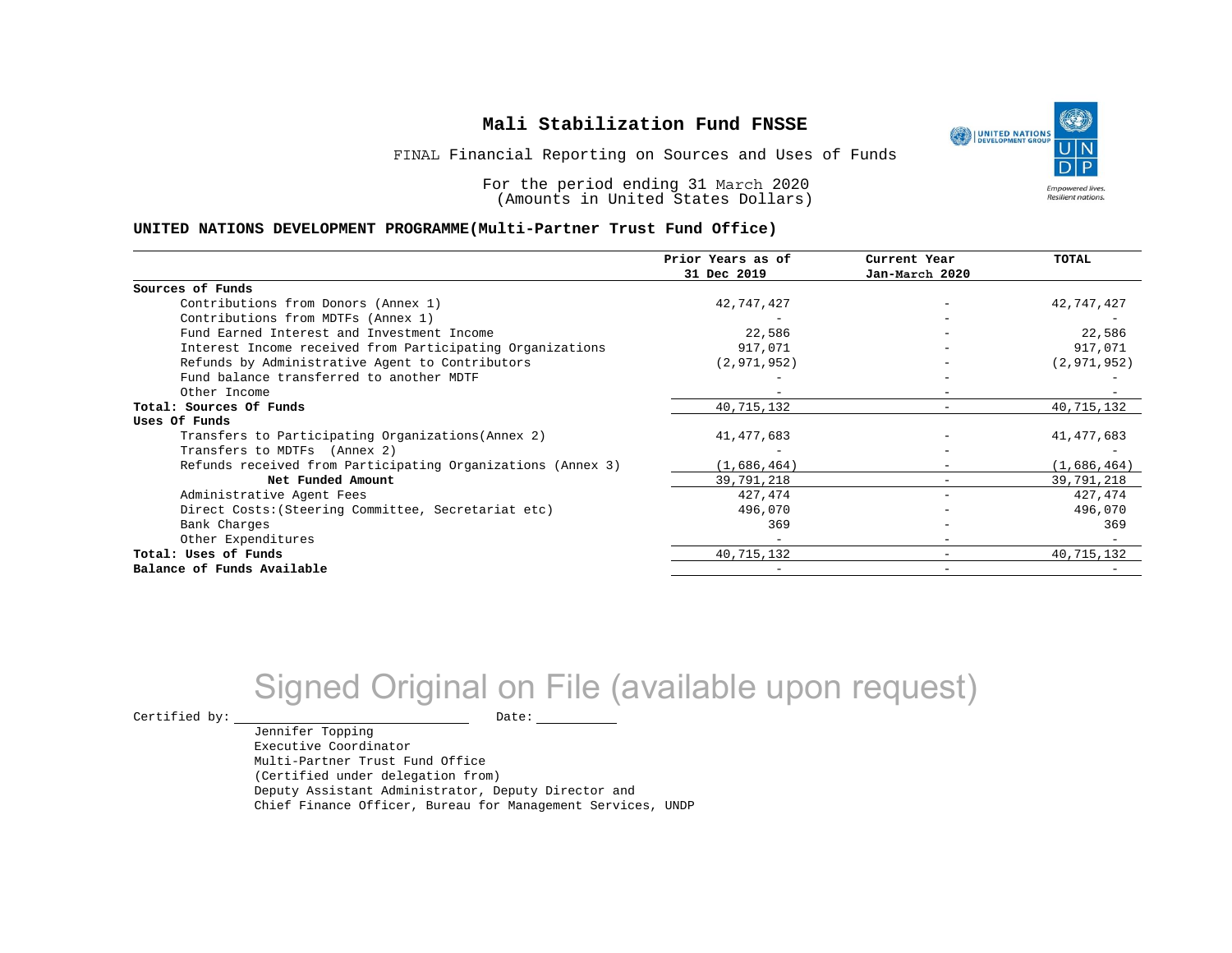

FINAL Financial Reporting on Sources and Uses of Funds

For the period ending 31 March 2020 (Amounts in United States Dollars)

#### **UNITED NATIONS DEVELOPMENT PROGRAMME(Multi-Partner Trust Fund Office)**

**Annex - 1: Contributions**

|                           | Prior Years as of | Current Year             | TOTAL      |
|---------------------------|-------------------|--------------------------|------------|
|                           | 31 Dec 2019       | Jan-March 2020           |            |
| From Contributors         |                   |                          |            |
| GOVERNMENT OF DENMARK     | 3,644,647         | $\overline{\phantom{m}}$ | 3,644,647  |
| GOVERNMENT OF NETHERLANDS | 32,249,280        | $\qquad \qquad -$        | 32,249,280 |
| GOVERNMENT OF SPAIN       | 6,853,500         | $\overline{\phantom{0}}$ | 6,853,500  |
| Total: Contributions      | 42,747,427        | $-$                      | 42,747,427 |

# Signed Original on File (available upon request)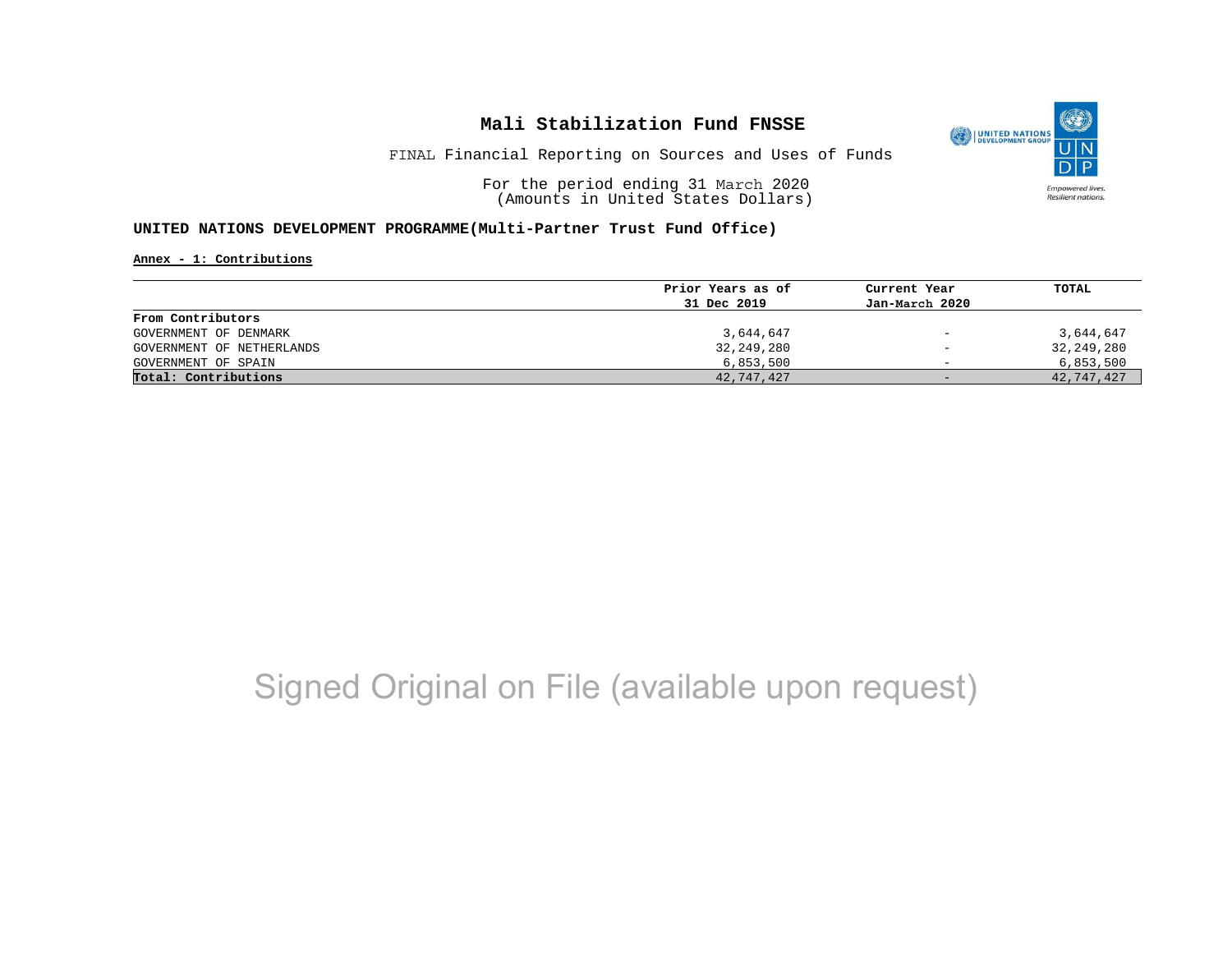

FINAL Financial Reporting on Sources and Uses of Funds

For the period ending 31 March 2020 (Amounts in United States Dollars)

#### **UNITED NATIONS DEVELOPMENT PROGRAMME(Multi-Partner Trust Fund Office)**

**Annex - 2: Transfers**

| Prior Years as of | Current Year             | TOTAL      |
|-------------------|--------------------------|------------|
| 31 Dec 2019       | Jan-March 2020           |            |
|                   |                          |            |
| 41,477,683        | $\overline{\phantom{a}}$ | 41,477,683 |
| 499,880           | $\overline{\phantom{0}}$ | 499,880    |
|                   |                          |            |
| 41,977,563        | $-$                      | 41,977,563 |
|                   |                          |            |

# Signed Original on File (available upon request)